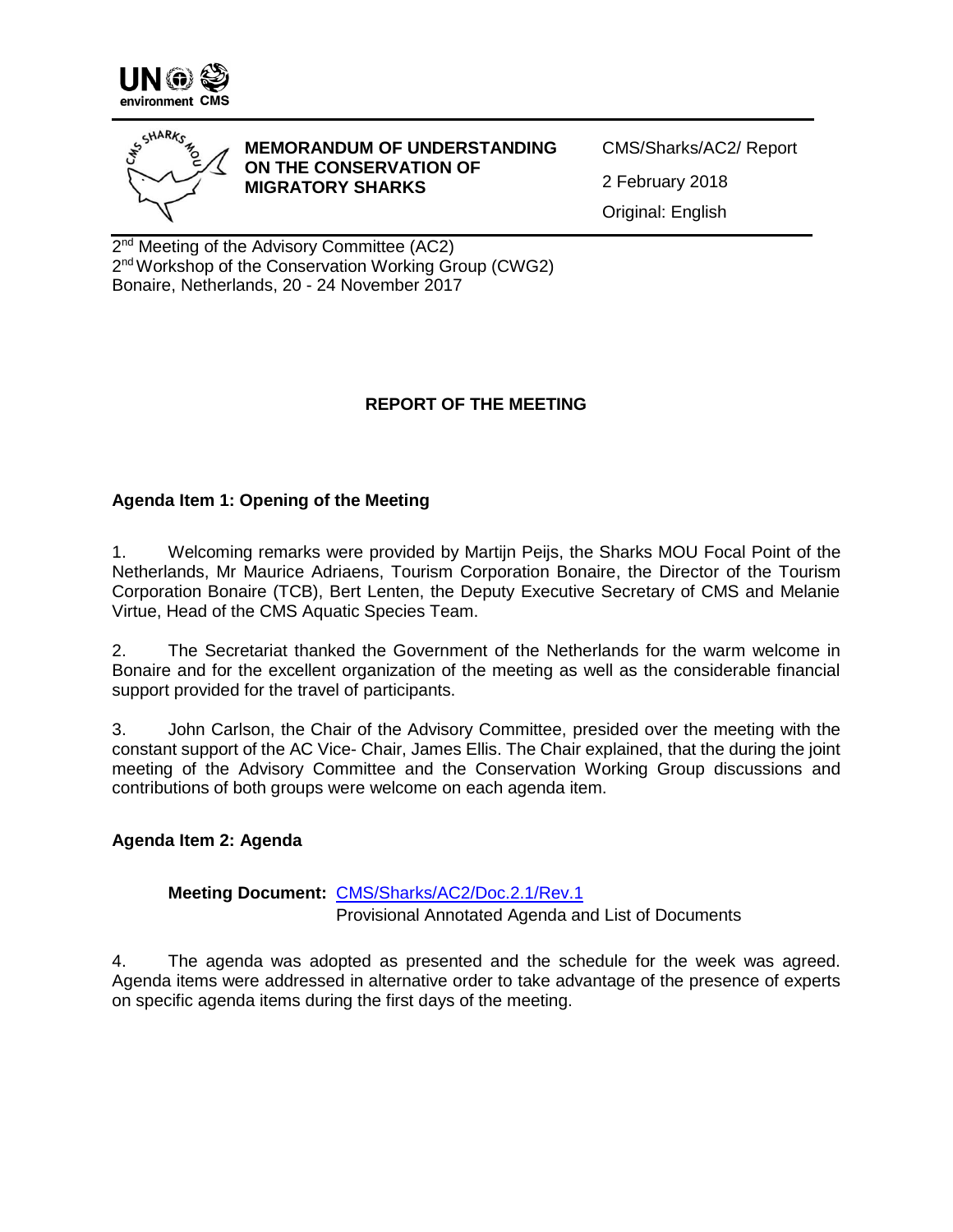# **Agenda Item 3: Report of the Chair**

5. The Chair gave a brief overview of activities since the  $1<sup>st</sup>$  Meeting of the Advisory Committee.

6. Mr Carlson explained that since MOS2, all ten positions of the Advisory Committee had been filled and welcomed three new representatives for Asia and South & Central America and the Caribbean:

- Ms Rima Jabado (Asia)
- Ms Moonyeen Alava (Asia)
- Mr Mario Espinoza (South & Central America and the Caribbean)

7. He reminded the AC that a Conservation Working Group was established by MOS2 and that this group was composed of members recommended by the AC and the Signatories. He explained that the aim of the CWG was to serve and assist the AC and complement areas where additional expertise within the AC was required.

8. In October 2016, the Conservation Working Group held its first workshop in Bristol, UK (CWG1) from 31 October to 1 November 2016. Four AC members and nine additional experts, selected by the AC and the Signatories participated at the workshop.

9. A number of items as requested by MOS2 and specified in the CWG the Terms of Reference for the Conservation Working Group [\(CMS/Sharks/MOS2/Outcome](http://cms.int/sharks/sites/default/files/document/CMS_Sharks_MOS2_Outcome%208_Conservation%20Working%20Group.pdf) 2.8) were addressed at that meeting, and the results were presented in "Outcomes of the First Workshop of CWG1" [\(CMS/Sharks/CWG1/Outcome 1.1\)](http://www.cms.int/sharks/sites/default/files/document/CMS_Sharks_CWG1_outcome_1_1_final.pdf).

10. The Chair informed participants that at CMS COP12, held the previous month, in October 2017, five new species of sharks and rays were included in the CMS Appendices. He reminded the meeting that newly listed species would automatically be considered for inclusion by the MOS, and that the AC was requested to provide its recommendations on the proposed species.

11. It was noted that the proposal for the Whale Shark (*Rhincodon typus*), which was included in CMS Appendix I at COP12, would not be subject to review by the Advisory Committee, as this species was already included in Annex 1 of the MOU.

12. The Chair informed that since AC1, the Secretariat, guided by the AC, conducted a survey of the capacity-building needs of Signatories in relation to the implementation of the Conservation Plan to the MOU. The results of the survey are found in [CMS/Sharks/AC2/Doc.7.](http://cms.int/sharks/en/document/capacity-building-needs-signatories-relation-implementation-conservation-plan-mou)

13. Intersessionally, the Secretariat, the AC and CWG had prepared a document to provide recommendations to MOS3 with regard to [action 9.1 in the Conservation Plan](http://cms.int/sharks/sites/default/files/basic_page_documents/Annex%203%20to%20the%20MOU_ConservationPlan.pdf) "Designation and Management of MPAs" and developed draft species-specific fact sheets, with the aim to provide guidance on priority conservation measures for individual taxa.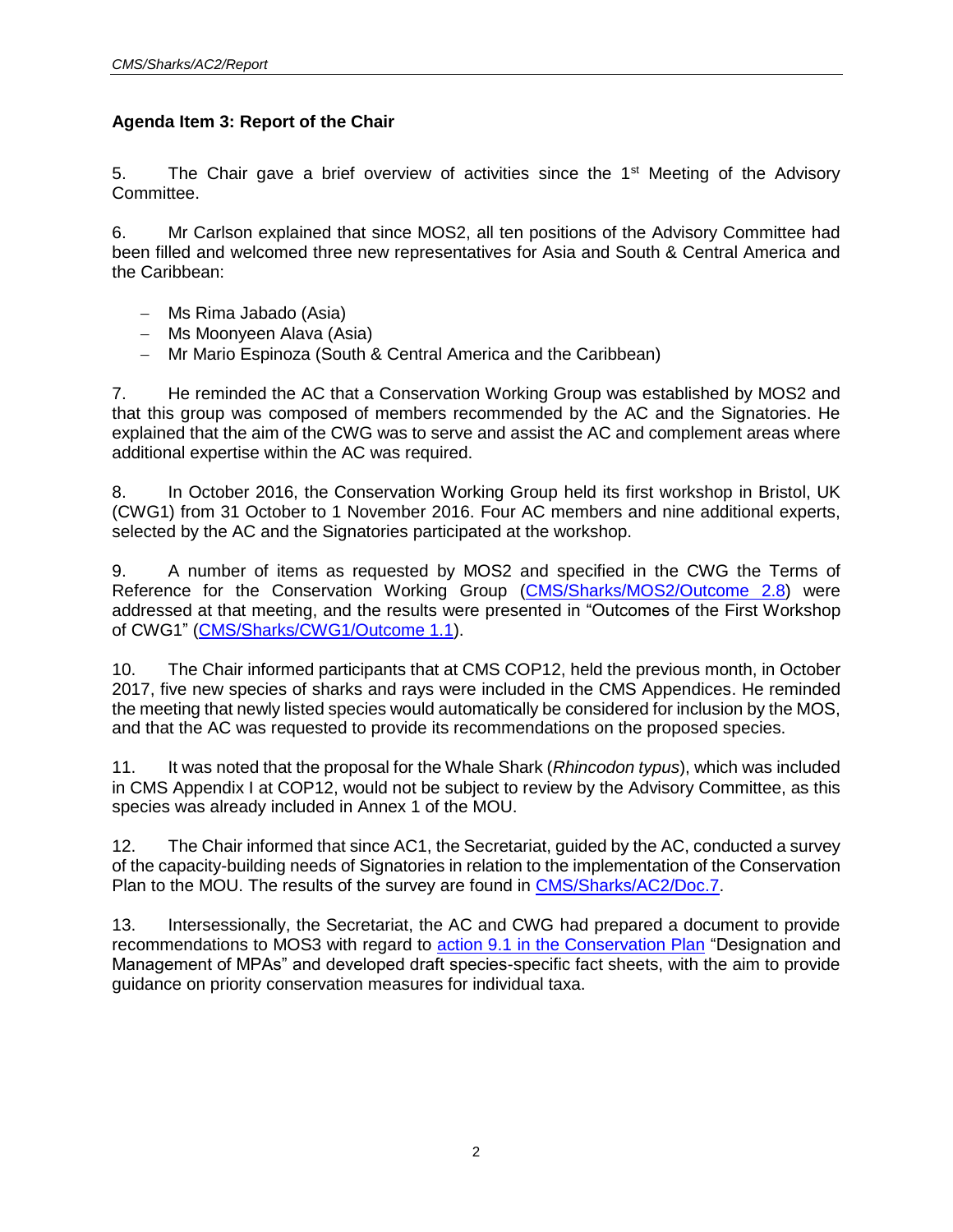## **Agenda Item 4: Proposals for Amendments to Annex 1 of the Sharks MOU**

# **Meeting Document:** [CMS/Sharks/AC2/Doc.4/Rev.1](http://cms.int/sharks/sites/default/files/document/CMS_Sharks_AC2_Doc_4_Rev_1_Listing%20proposals.pdf)

Proposals for the Amendment of Annex 1 of the Memorandum of Understanding on the Conservation of Migratory Sharks

(see table below for CMS COP12 listing proposals and related documents)

## **Recommendations:** CMS/Sharks/AC2/Rec 2.1

14. The Meeting reviewed the proposals to amend the Appendices and related recommendations by the 2nd Sessional Committee of the Scientific Council of CMS for five species of sharks and rays that were included in the CMS Appendices at COP12.

15. Following the procedure laid out in (CMS/Sharks/Outcome 1.4 "Modifying the Species List [\(Annex 1\)](http://www.cms.int/sharks/en/document/modifying-species-list-annex1-sharks-mou) of the MOU", the AC, with support from the CWG, examined the original proposals, as submitted to CMS COP12, and which were the following:

| <b>Species</b>                                            | <b>CMS</b><br>Append-<br>ices | Proponent                               | <b>Relevant Documents</b><br>(provided in the version as submitted to<br>COP12 in "Proposals for amendment of CMS<br>Appendices")                                                                                            |
|-----------------------------------------------------------|-------------------------------|-----------------------------------------|------------------------------------------------------------------------------------------------------------------------------------------------------------------------------------------------------------------------------|
| <b>Dusky Shark</b><br>Carcharhinus obscurus               | App II                        | <b>Honduras</b>                         | UNEP/CMS/COP12/Doc.25.1.21/Rev.1<br>UNEP/CMS/COP12/Doc.25.1.21/Add.1                                                                                                                                                         |
| <b>Blue Shark</b><br>Prionace glauca                      | App II                        | Samoa,<br>Sri Lanka                     | UNEP/CMS/COP12/Doc.25.1.22/Rev.1<br>UNEP/CMS/COP12/Doc.25.1.22/Add.1                                                                                                                                                         |
| Angelshark<br>Squatina squatina                           | App I<br>App II               | Monaco                                  | UNEP/CMS/COP12/Doc.25.1.23<br>UNEP/CMS/COP12/Doc.25.1.23/Add.1                                                                                                                                                               |
| <b>Common Guitarfish</b><br>Rhinobatos rhinobatos         | App (I) II                    | Israel,<br>Mauritania,<br>Senegal, Togo | UNEP/CMS/COP12/Doc.25.1.24(a)<br>UNEP/CMS/COP12/Doc.25.1.24(a)/Add.1<br>UNEP/CMS/COP12/Doc.25.1.24(b)<br>UNEP/CMS/COP12/Doc.25.1.24(c)/Rev.1<br>UNEP/CMS/COP12/Doc.25.1.24(d)/Rev.1<br>UNEP/CMS/COP12/Doc.25.1.24(b-d)/Add.1 |
| <b>White-spotted Wedgefish</b><br>Rhynchobatus australiae | App II                        | Philippines                             | UNEP/CMS/COP12/Doc.25.1.25/Rev.2<br>UNEP/CMS/COP12/Doc.25.1.25/Add.1                                                                                                                                                         |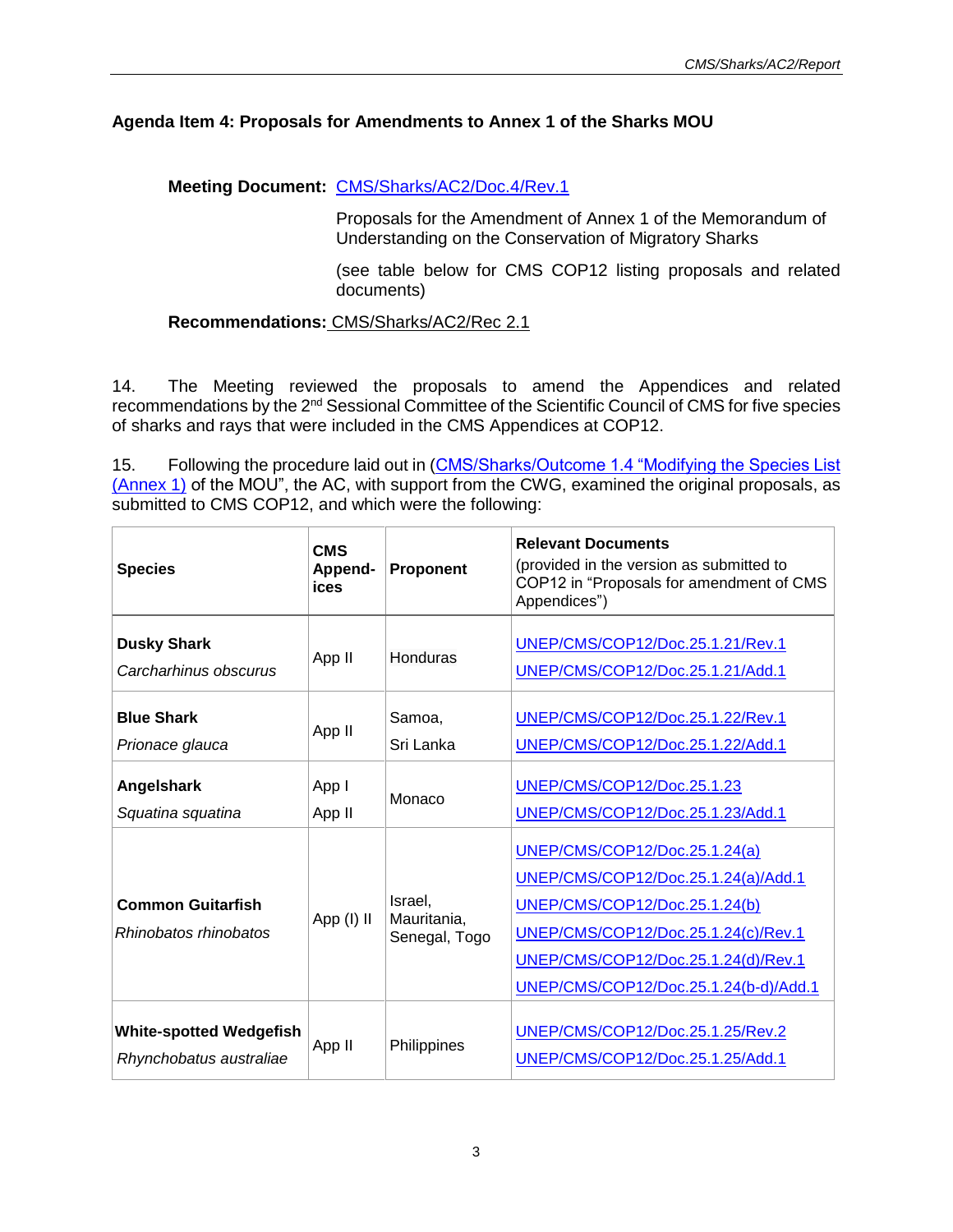16. Three species, the Dusky Shark, White-spotted Wedgefish and Common Guitarfish were recommended for inclusion in Annex 1 of the MOU. Two species, the Blue Shark and Angelshark, were not recommended for inclusion.

17. As outlined in their TOR, the AC examined whether other species should be considered for listing on Annex 1. The Committee concluded that other threatened species, such as the Oceanic Whitetip Shark, the Smooth Hammerhead, the Winghead Shark and two "look alike" species of the White-spotted Wedgefish should be considered by the Signatories for listing on Annex 1 to strengthen international conservation action for those species.

18. Finally, the AC made recommendations on the interpretation of the use of listing criteria for the purpose of the MOU.

19. The recommendations made by the AC on the amendment of Annex 1 of the MOU are presented in document CMS/Sharks/AC2/Rec 2.1. These recommendations were finalized in a closed session of the AC.

## **Agenda Item 5: Cooperation with Relevant Organizations**

## **Meeting Document:** [CMS/Sharks/AC2/Doc.5](http://cms.int/sharks/sites/default/files/document/CMS_Sharks_AC2_Doc_5_RFMOs_0.pdf)

Options for Cooperation between the Sharks MOU and relevant Regional Fisheries Management Organizations

## **Recommendations:** CMS/Sharks/AC2/Rec. 2.2

20. After the meeting had reviewed [CMS/Sharks/AC2/Doc.5,](http://cms.int/sharks/sites/default/files/document/CMS_Sharks_AC2_Doc_5_RFMOs_0.pdf) the AC prepared recommendations for possible activities by the Sharks MOU Signatories in their engagement with relevant Regional Fisheries Management Organizations (RFMOs) and elements for an RFMO engagement procedure.

21. Discussions unfolded over how the MOU might complement work with RFMOs. There was agreement amongst participants that the MOU should be represented at meetings of the decisionmaking bodies. In addition, it was recommended that the MOU should engage with RFMOs also on a technical level, e.g. by attending technical meetings and contributing to the work of RFMO technical working groups.

22. The question of who should represent the MOU at meetings of RFMOs was also intensely discussed, bearing in mind the large number of meetings per year and the limited staff and travel resources of the Secretariat. As reflected in their amendments, the AC concluded that the MOU representative should ideally be independent and should exclusively focus on representing the MOU.

23. It was agreed that it would be worthwhile prioritizing RFMOs and to focus on two or three organizations in the beginning.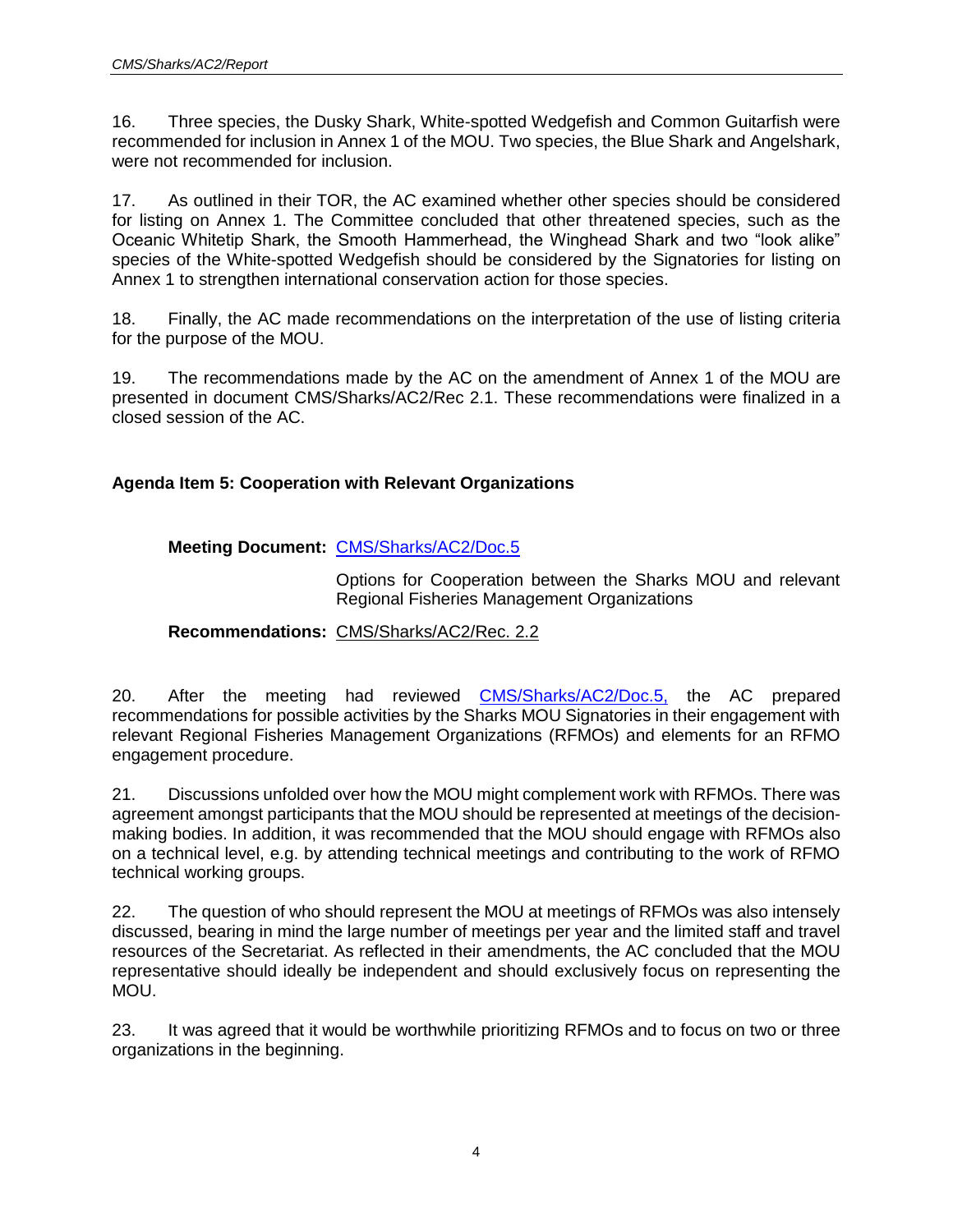24. Generally, it was felt that the Signatories would benefit from briefing notes for upcoming RFMO meetings, the content of which should be to inform MOU focal points about relevant agenda items and to draw connections with respective decisions under the MOU.

25. In a series of presentations, Dr. Rui Coelho, an expert in RFMOs and Chair of the Indian Ocean Tuna Commission (IOTC) Working Party on Ecosystems and Bycatch (WPEB), provided important details about recent stock assessments for the Blue Shark and the Shortfin Mako Shark, which were undertaken by the International Commission for the Conservation of Atlantic Tunas (ICCAT) and IOTC in recent years.

26. Furthermore, he pointed out priorities of the IOTC WPEB within its Programme of Work 2017-2021. Dr. Coelho saw clear scope for cooperation between IOTC and the Sharks MOU, in particular for potential historical data mining in the Indian Ocean region. He further suggested that a first step to get engaged with the technical work of the IOTC could be to offer support for the implementation of this task and that Signatories may consider to formally submit their offer share their data to the next meeting of the Commission of the IOTC in 2018.

27. The recommendations made by the AC are presented in CMS/Sharks/AC2/Rec 2.2.

# **Agenda Item 6: Spatial Management**

# **Meeting Document:** [CMS/Sharks/AC2/Doc.6](http://cms.int/sharks/sites/default/files/document/CMS_Sharks_AC2_Doc_6_Spatial%20management_0.pdf)

Effectiveness of Marine Protected Areas for the Conservation of Migratory Sharks and Rays

# **Recommendations:** CMS/Sharks/AC2/Rec. 2.3

28. The Chair opened the discussion on spatial management by introducing CMS/Sharks/AC2/Doc.6.

29. The general agreement in the room was that spatial management and Marine Protected Areas (MPAs) should not be regarded as the only or most important tool to conserve and manage sharks and rays, and that it should be combined with other approaches. It was noted that the efficacy of MPAs for chondrichthyan species would vary across taxa and depend on many factors, such as site fidelity/ scale and scope of movements of species and the measures undertaken within and outside a managed area, and the effects of any spatial displacement of human activities.

30. Generally, the meeting agreed that that the designation of protected areas for migratory sharks and rays made most sense in critical areas, where a significant number of individuals spent a significant amount of time, in particular during critical life stages. The AC noted that these critical areas were often not well known and that further research would need to be undertaken by Signatories and Range States to identify those (also see agenda item 8) and to define discrete areas of highest conservation priority for those species for which spatial management was an appropriate tool.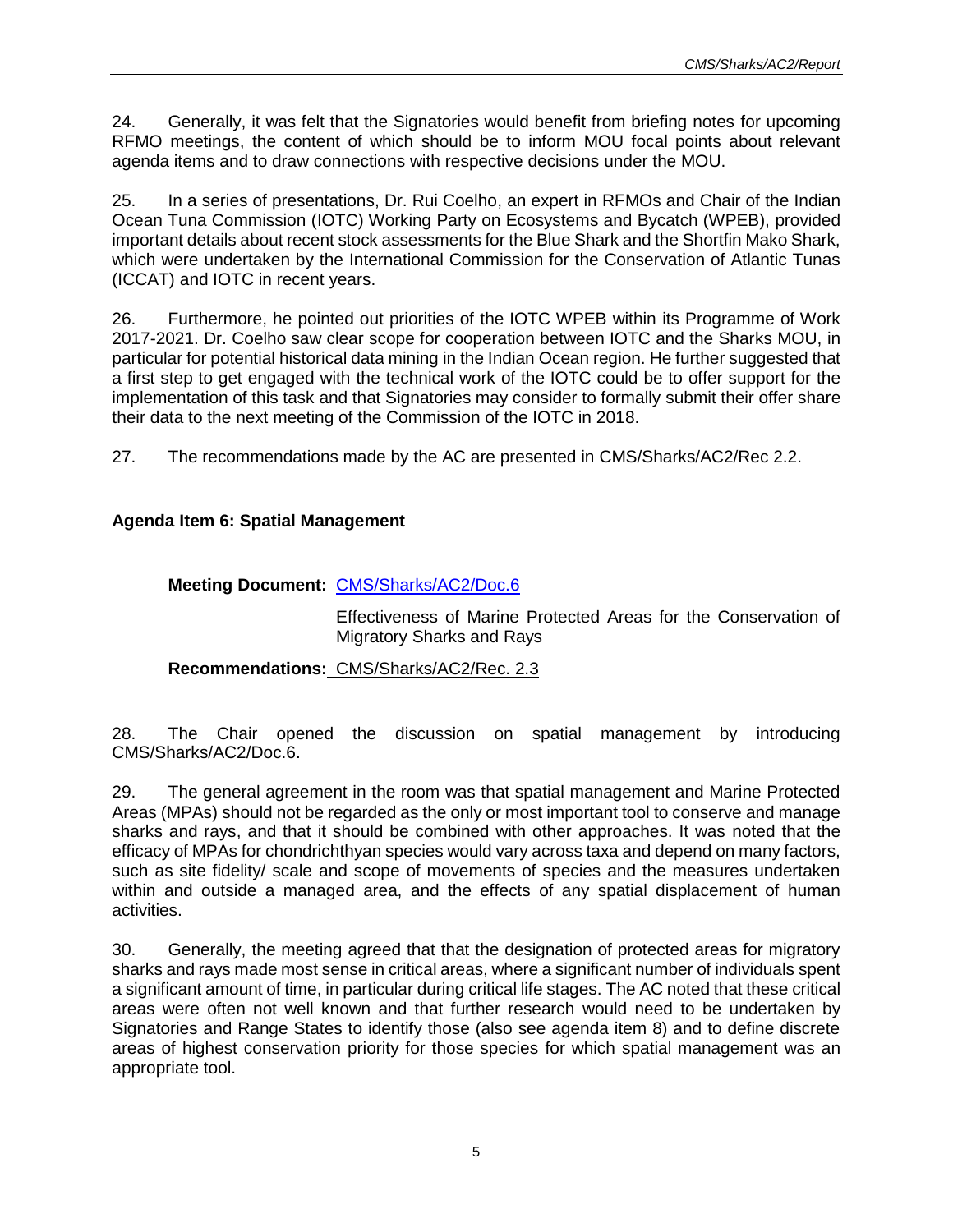31. It was recommended that the terminology used to describe spatial management and managed areas should be explicit, and that it could follow the [Guidelines for Applying the IUCN](http://www.cms.int/sharks/sites/default/files/document/uicn_categoriesamp_eng.pdf)  [Protected Area Management Categories to Marine Protected Areas \(CMS/Sharks/AC2/Inf.2\).](http://www.cms.int/sharks/sites/default/files/document/uicn_categoriesamp_eng.pdf)

32. The recommendations made by the AC on spatial management and the implementation of Activity 9.1 of the Conservation Plan are presented in CMS/Sharks/AC2/Rec 2.3.

## **Agenda Item 7: Capacity-building Needs of Signatories**

## **Meeting Document:** [CMS/Sharks/AC2/Doc.7](http://cms.int/sharks/sites/default/files/document/CMS_Sharks_AC2_Doc_7_Capacity%20needs.pdf)

Capacity-building needs of Signatories in relation to the implementation of the Conservation Plan to the MOU

## **Recommendations:** CMS/Sharks/AC2/Rec. 2.4

33. After a brief introduction of Doc.7 by the Secretariat, the meeting reviewed the results of the survey on capacity-building needs. It was noted that the response rate from Signatories had been relatively low especially in some regions. The Secretariat was hence advised by the AC to again approach those Signatories who had not responded to cover all regions equally.

34. Based on the results of the survey, the AC made suggestions for elements that might be included in a capacity-building strategy for the MOU to support Signatories with the implementation of the MOU and its Conservation Plan in accordance with their expressed needs.

35. The agenda item was accompanied by a presentation given by Dr. Ralf Sonntag (Pew Foundation) on recent activities by NGOs on building capacity to further the implementation of CMS and CITES decisions related to sharks and rays.

36. Dr. Sonntag explained that the training workshops provided were highly welcomed by countries and that the overall demand for more workshops was high. He added that it was beneficial in terms of government support and political will, to hold the first workshop in a given country on the highest possible political level with participation of decision makers.

37. The recommendations made by the AC are presented in CMS/Sharks/AC2/Rec. 2.4.

## **Agenda Item 8: Species-specific Conservation Measures**

## **Meeting Document:** [CMS/Sharks/AC2/Doc.8](http://cms.int/sharks/sites/default/files/document/CMS_Sharks_AC2_Doc_8_Conservation%20measures.pdf)

Recommendations for Species-specific Conservation Measures

**Recommendations:** Eleven fact sheets that will be finalized by the AC and the Secretariat for presentation to MOS3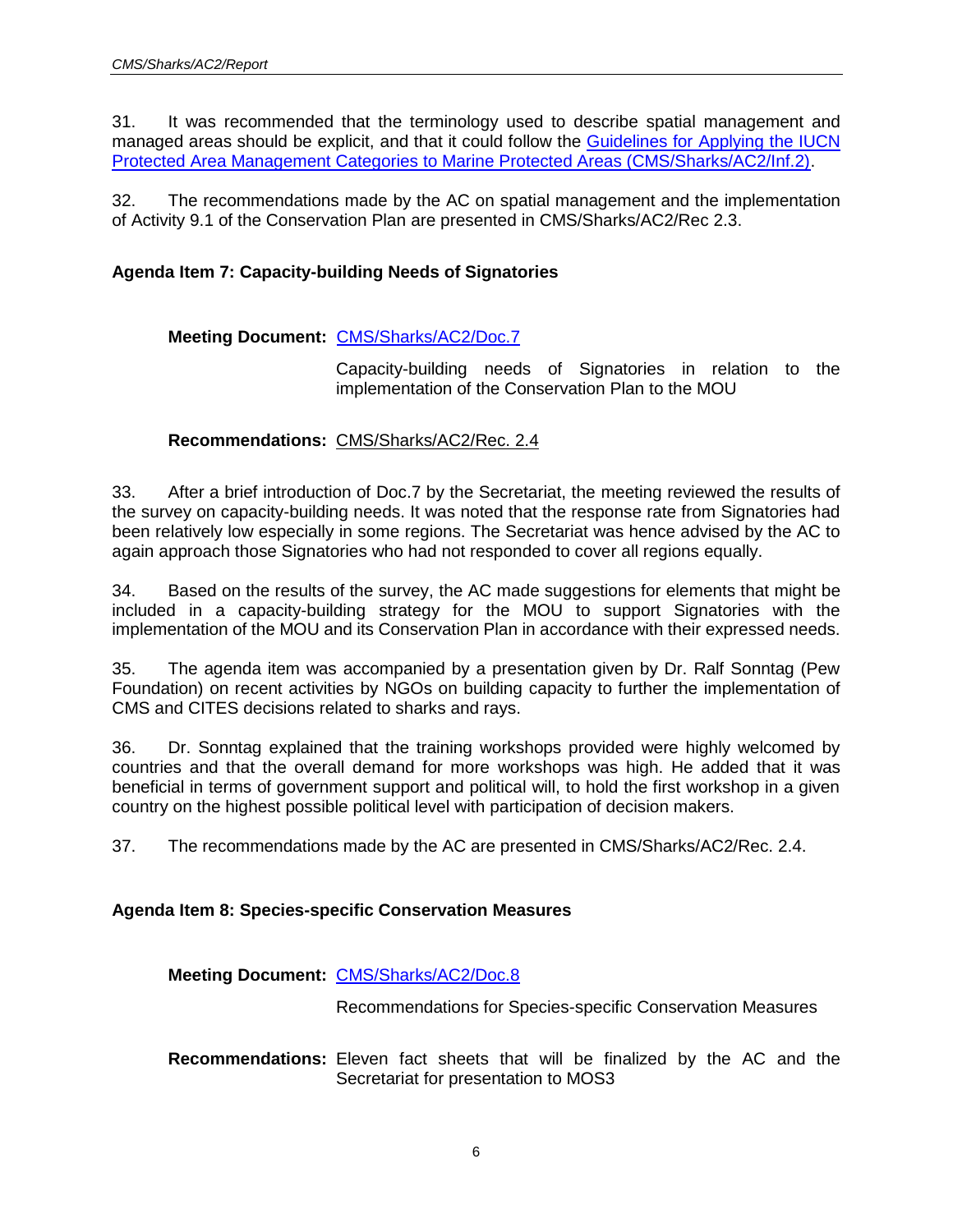38. Draft Species-specific fact sheets for all species listed in Annex 1 of the MOU were discussed and amended during the meeting.

39. It was agreed that the overall aim of the fact sheets should be to inform decision makers about the species and to make recommendations for key conservation measures and further research that should be undertaken. The recommendations should entail those activities of highest priority to implement the MOU and its Conservation Plan.

40. The structure of the fact sheets was modified by adding a brief summary, including a general introduction, information on the conservation status and a brief overview on the legal status followed by recommendations for conservation measures and further research to be undertaken for the species. More comprehensive information on critical sites and the legal status of a species were to be annexed to the fact sheets.

41. Instead of referring to ocean basins, it was decided that the population status of species should be provided on stock/population level.

42. The Committee agreed that final adjustments, including the inclusion of distribution maps and critical sites were to be undertaken intersessionally. It was further agreed that Signatories should be requested to complete the list of critical sites for each taxon present in their national waters.

43. Finally, the Committee recommended to update the fact sheets every three years and to date the fact sheets.

44. It was briefly discussed whether the Secretariat could serve as depository for relevant literature, but this was not recommended, because of copyright issues.

45. The draft fact sheets will be further developed and finalized during the intersessional period by the AC with support from the Secretariat, in time for presentation to MOS3.

# **Agenda Item 9: Cooperation with CMS on Concerted Action**

## **Meeting Document:** [CMS/Sharks/AC2/Doc.9/Rev.1](http://cms.int/sharks/sites/default/files/document/CMS_Sharks_AC2_Doc_9_Rev_1_Concerted%20Action.pdf)

Cooperation with CMS on the implementation of Concerted Action for Sharks and Rays

## **Recommendations:** CMS/Sharks/AC2/Rec.2.5

46. The Secretariat introduced document CMS/Sharks/AC2/Doc.9/Rev.1 on **"**Cooperation with CMS on the implementation of Concerted Action for Sharks and Rays". The concept of Concerted Action under CMS was briefly explained to the participants, and an update on Concerted Action for shark and ray species that were approved by CMS COP12 was provided.

47. After examining the CMS Concerted Action for Whale Sharks and Mobulids, the meeting reviewed the suggested activities in Annex 1 (Whale Shark) and Annex 2 (Mobulids) of the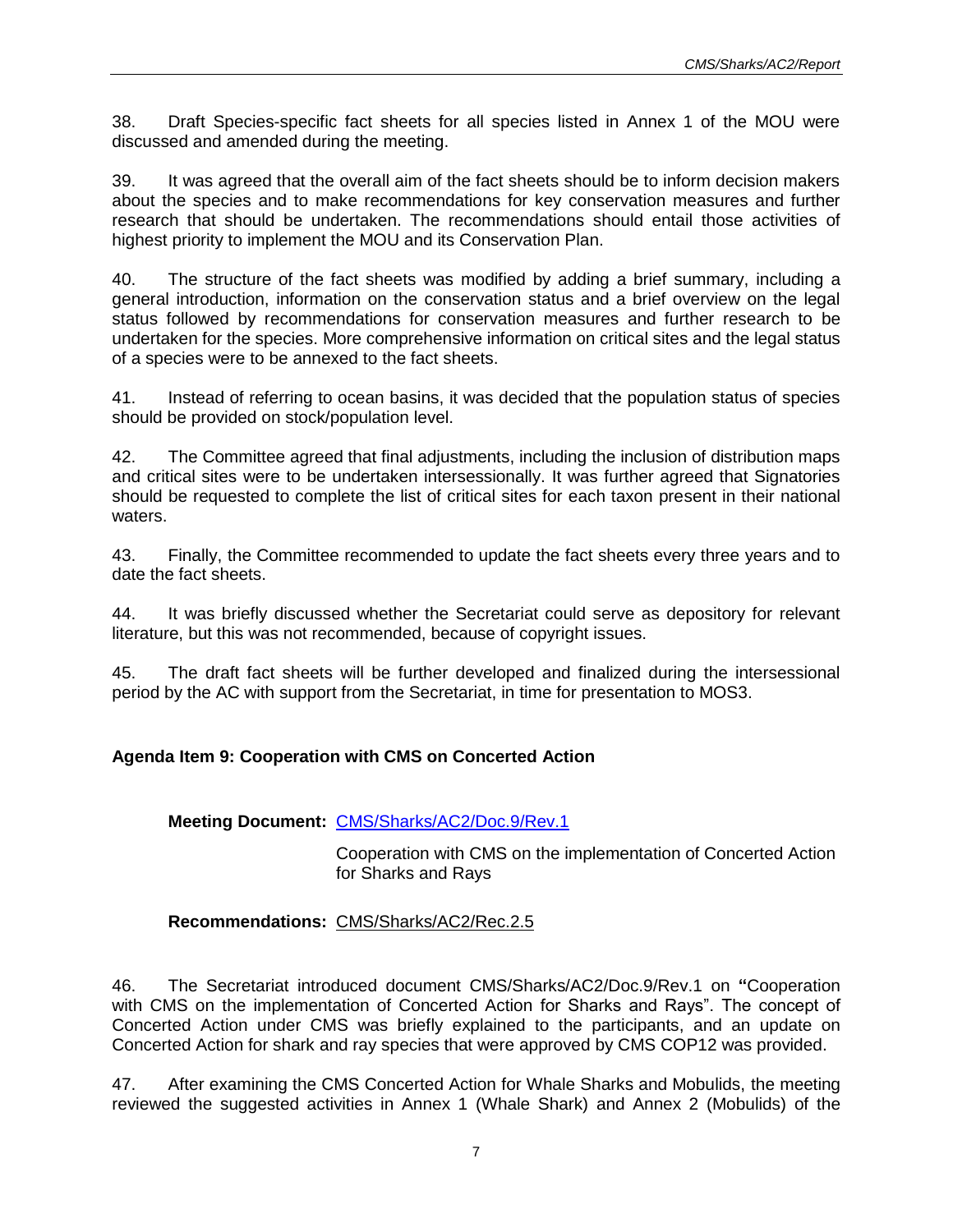document regarding the involvement of the Sharks MOU in the implementation of CMS Concerted Action.

48. To this end the Secretariat provided a table for each of the Concerted Action species, which summarized the COP12 agreed activities in one column. The AC filled additional columns with recommendations on how the Sharks MOU could support the implementation, which entities would be the most appropriate for implementation and what implications these activities would have for the budget of the MOU.

49. The Concerted Action for the Angelshark, which was also approved by CMS COP12, was not reviewed by the AC and CWG, because the species hadn't been included in Annex 1 at the time of the meeting.

50. The AC and CWG generally welcomed Concerted Action as a tool for conservation, and in particular to generate momentum for activities by the Range States of the respective species.

51. The recommendations made by the AC are presented in CMS/Sharks/AC2/Rec.2.5.

# **Agenda Item 10: Any Other Business**

## Next Meeting

52. The group discussed the work of the AC in the time leading up to MOS3, which had recently been set for 3-7 December 2018. The Secretariat noted that the deadline for proposals to amend the MOU or its Annexes would be 6 July 2018, while all documents would need to be online in three languages by 4 October 2018.

53. Noting that, except the Chair, AC members would not be attending the MOS, it was felt that a meeting back to back with MOS would not be warranted. In addition, the members did not think it would be feasible or necessary to meet again in person to review MOS documents. It was therefore decided to schedule a teleconference during the week of 15 October 2018 for all members to discuss and finalize recommendations to the MOS.

## Composition of the AC

54. The Secretariat reminded the AC members about the term of their membership. The terms of reference of the AC, contained in document CMS/Sharks/MOS2/Outcome.2.7, stipulates that AC members serve for "two regular meetings of Signatories and in exceptional cases may be nominated for a third term". The group noted that as the MOU and the AC were still in the early stages of developing their work, it could be disadvantageous to lose too many members at once. The Secretariat noted they would inform Signatories in good time of their obligations regarding this item, so that they came to MOS3 well prepared.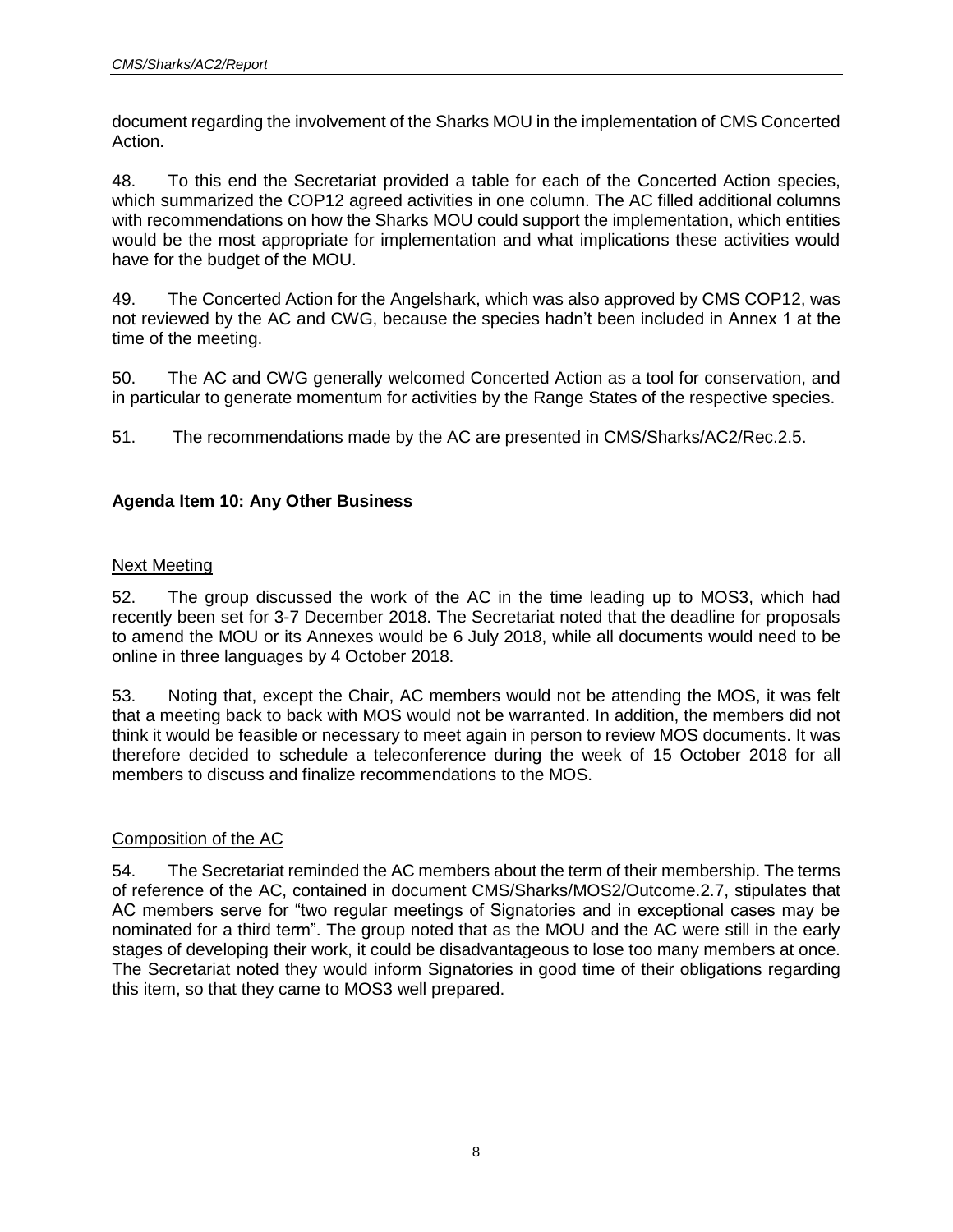## **Signing Ceremony**

55. The Dutch Elasmobranch Society (Nederlandse Elasmobranchen Vereniging - NEV), represented by their Director, Irene Kingma, signed the MOU as Cooperating Partner, which brings the overall number of partners to eleven.

## **Agenda Item 11: Closure of the Meeting**

56. Bert Lenten, on behalf of CMS thanked the Chair, Vice Chair, and committee members for their hard work during the week, and thanked the Government of the Netherlands for the excellent facilities and organization they provided.

57. Martijn Peijs, on behalf of the Government of the Netherlands, noted that Bert Lenten would retire from the UN in the next month and so took the opportunity to thank him for all his work,; at the African Eurasian Waterbirds Agreement (AEWA), at CMS and prior to that with the Dutch Government. The participants wished Mr Lenten well in his retirement.

58. The Chair declared the meeting closed at 14.10.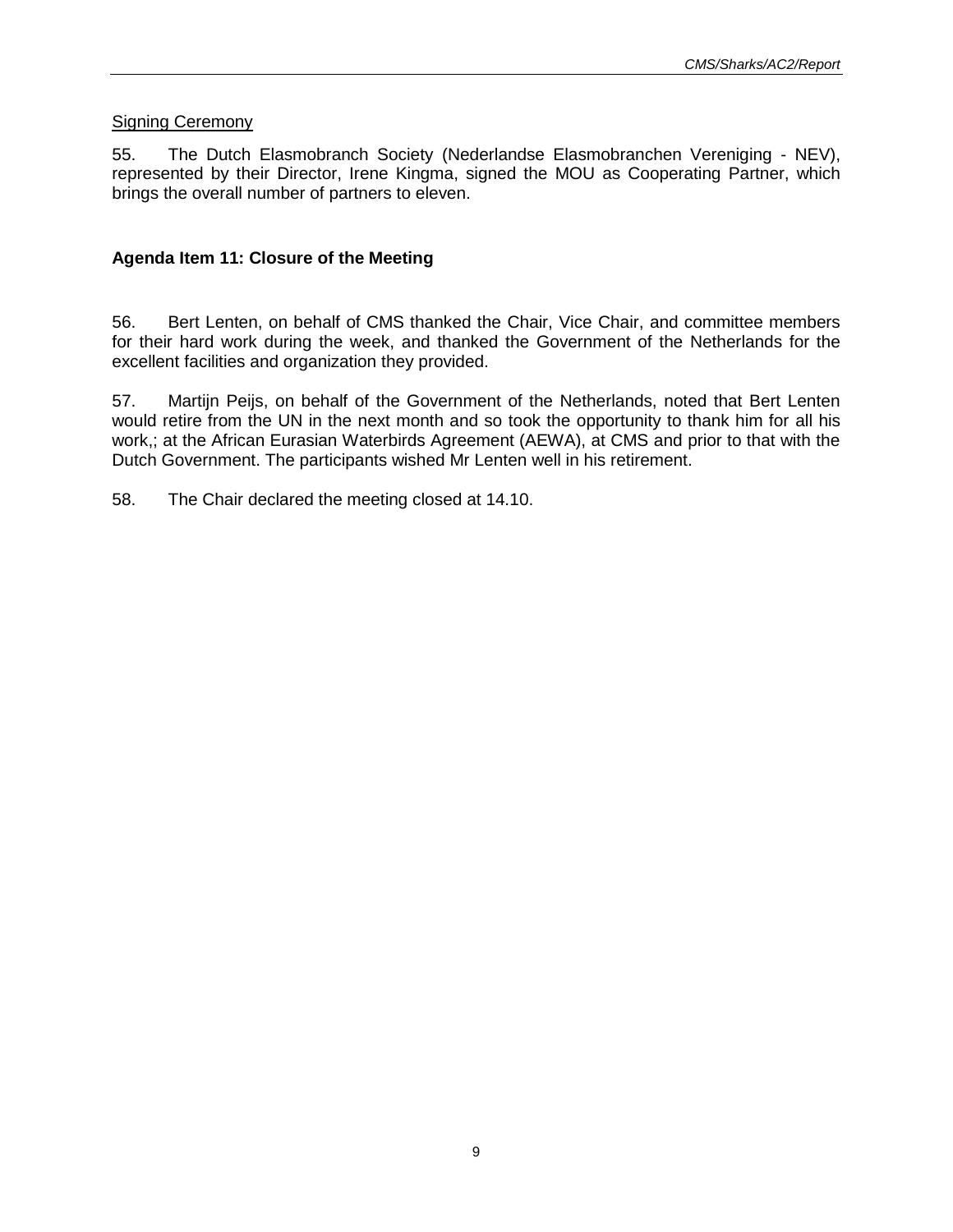## **LIST OF PARTICIPANTS**

#### **ADVISORY COMMITTEE CHAIRS**

#### **North America**

Mr. John **Carlson** (Chair) Research Biologist CMS Shark MOU Advisory Committee 3500 Delwood Beach Rd Panama City United States Tel: 850-234-6541 Email: [john.carlson@noaa.gov](mailto:john.carlson@noaa.gov)

### **Europe**

James **Ellis** (Vice Chair) Senior Fisheries Ecologist **CEFAS** Pakefield Road, Lowestoft United Kingdom Email: jim.ellis@cefas.co.uk

# **ADVISORY COMMITTEE MEMBERS**

## **Africa**

Mr. Mika **Diop** Chargé de programmes Secrétariat Permanent de la CSRP, BP 25485, Dakar-Fann, Sénégal Tél. : +221 77 644 8218 Email: [mika.diop@spcsrp.org](mailto:mika.diop@spcsrp.org)

# **Asia**

Ms. Rima **Jabado** Founder and Lead Scientist P.O.Box 29588, Dubai Marina Dubai, UAE Tel: (+971)508885687 Email: [rimajabado@hotmail.com](mailto:rimajabado@hotmail.com)

Ms. Moonyeen Nida R. **Alava** Coastal Conservation and Education Foundation, Inc Room 302, PDI Condominium, Banilad Cebu City, Philippines Tel: +63 (915) 697-9073 Email: [executive\\_director@coast.ph](mailto:executive_director@coast.ph)

## **Europe**

Prof. Marino **Vacchi** Associate Researcher Institute of Marine Sciences (ISMAR) of National Research Council (CNR) Via De Marini 6 Genoa 16141, Italy Tel: (+39) 0106475401 Email: [marino.vacchi@ge.ismar.cnr.it](mailto:marino.vacchi@ge.ismar.cnr.it) **Oceania**

Ms. Lesley **Gidding-Reeve Director** Marine and Freshwater Species **Conservation** Department of Environment GPO Box 787 Canberra, ACT 2601 Tel: Email: lesley.Gidding-Reeve@environment.gov.au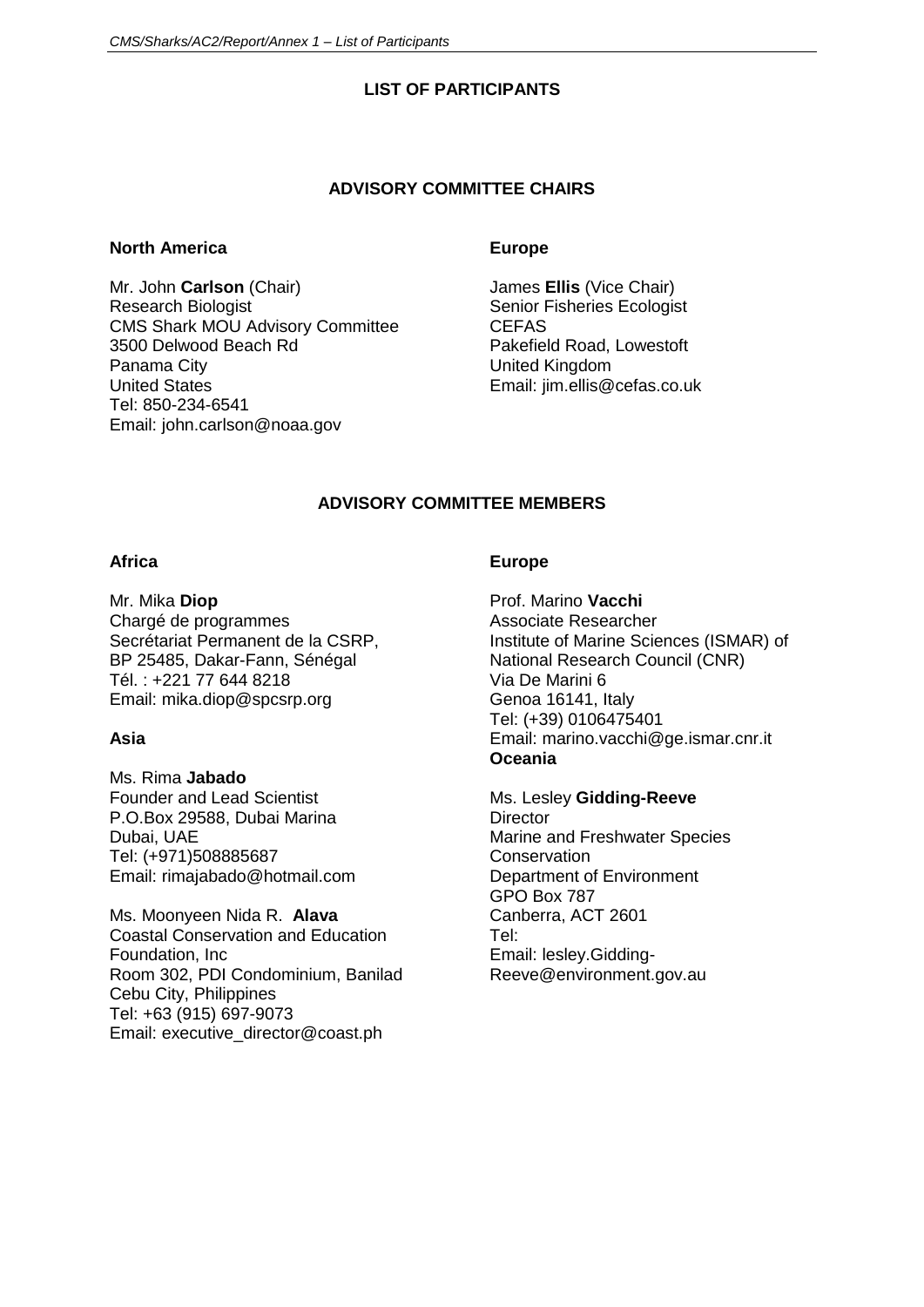## **South & Central America & the Caribbean**

Mr. Enzo **Acuna** Full Time Professor Marine Biology - Universidad Catolica del Norte Casilla 117, Coquimbo Chile Tel: +56- 512209814 Email: eacuna@ucn.cl

Mr. Mario **Espinoza** Universidad de Costa Rica Escuela de Biología (oficina #251) Universidad de Costa Rica (Sede Rodrigo Facio) San Pedro de Montés de Oca San José, Costa Rica E-mail: marioespinozamen@gmail.com Phone: +506-2511-2208/8683

# **INVITED EXPERTS OF THE CONSERVATION WORKING GROUP (CWG)**

Ms. Michelle **Heupel** Advisor Australian Government Department of the Environment PMB No 3 Townsville MC, QLD 4810 Tel: +617 4753 4205 Email: [m.heupel@aims.gov.au](mailto:m.heupel@aims.gov.au)

Mr. Rui **Coelho** Research Biologist Portuguese Institute for the Ocean and Atmosphere (IPMA) Av. 5 de Outubro s/n, 8700-305 Olhão **Portugal** Tel: +351 289700504 Email: rpcoelho@ipma.pt

# **OBSERVERS**

# **Signatory Observers**

# **Netherlands (Host Government)**

Mr. Martijn **Peijs** Advisor Marine Biodiversity, Department of **Nature** Ministry of Economic Affairs, Agriculture and Innovation Tel: +31 6 388 25315 Email: m.w.f.peijs@mineleni.nl

Mr. Paul **Hoetjes** Policy Coordinator Kaya Gobernador Debrot 46, Bonaire **Netherlands** Tel: +599 781 0206 Email: paul.hoetjes@rijksdienstcn.com

Mr Maurice **Adriaens** Director Tourism Corporation Bonaire (TCB)

Mr. Frank **van Slobbe** Policy Advisor Nature - Local government Kaya Ametista 7, Bonaire **Netherlands** Tel: +599 717622 Email: frank.slobbe@hotmail.com

## **Saudi Arabia**

Mr Tareq **Alqhtani** Saudi Wildlife Authority BOX:61681 Riyadh:11575 Saudi Arabia Tel: +996509955982 Email: tareq.swa@gmail.com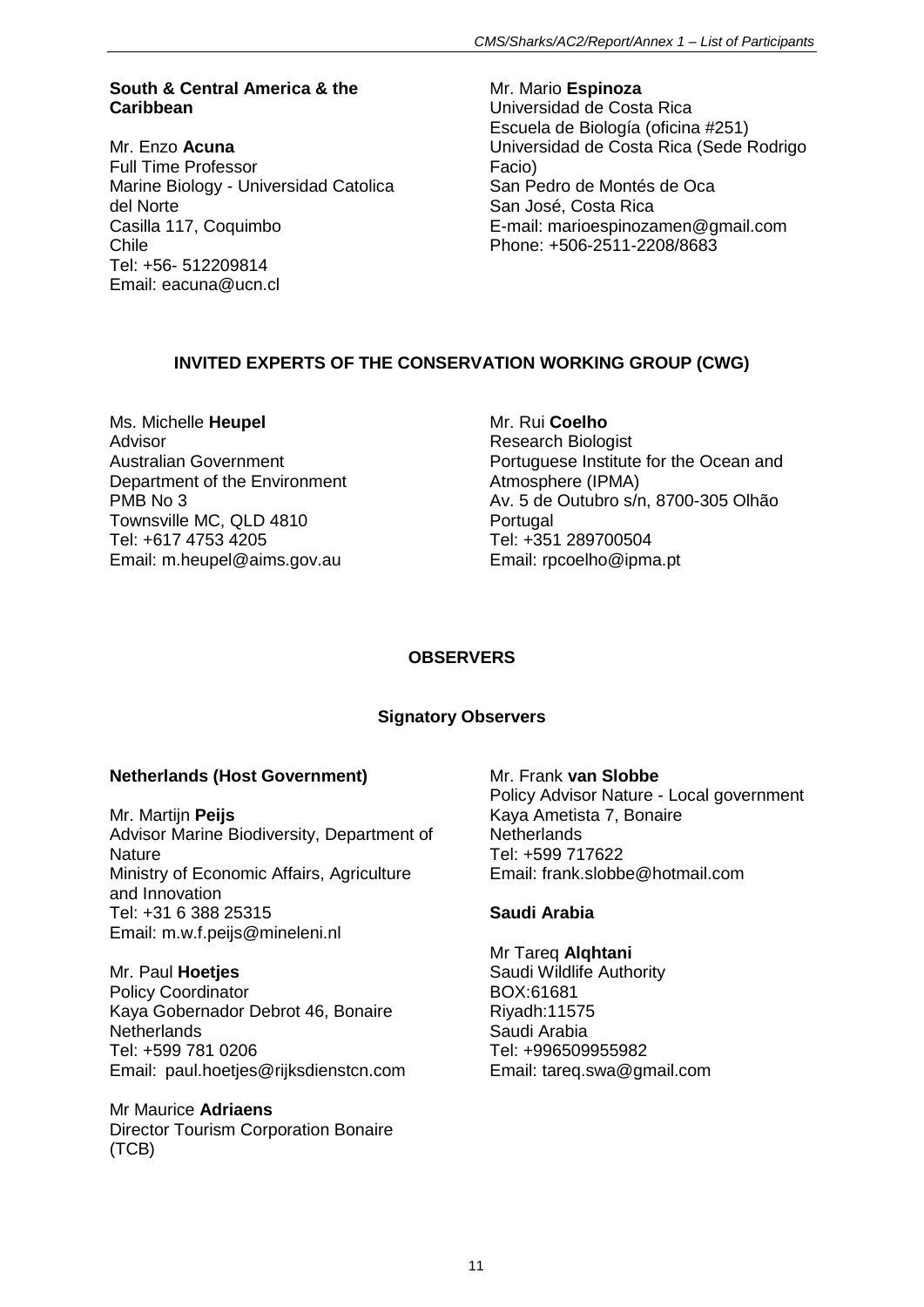## **South Africa**

Ms. Sarika **Singh** Marine Scientist Department of Environmental Affairs, Branch Oceans and Coasts Cape Town South Africa Tel: +27 21 402 3194 Email: sasingh@environment.gov.za

## **Inter-governmental Organizations**

## **Regional Activity Centre for Specially Protected Areas and Wildlife (SPAW-RAC)**

Ms. Sandrine **Pivard** SPAW-RAC Director Parc national de la Guadeloupe 97120 Saint-Claude - Guadeloupe Tél : +590 (0)5 90 41 55 81 - Mobile : +590 (0)6 90 14 33 84 Email: sandrine.pivard.carspaw@guadeloupe-parcnational.fr

# **Non-governmental Organizations**

## **Dutch Caribbean Nature Alliance**

Ms. Kalli **De Meyer** Kaya Finlandia 10a, Kralendijk, Bonaire **Netherlands** Email: director@DCNAnature.org

# **Dutch Elasmobranch Society (NEV)**

Ms. Irene **Kingma Director** Hobbemakade 118 HS, Amsterdam **Netherlands** Tel: +31648263524 Email: kingma@elasmobranch.nl

Ms. Paddy **Walker** Email: walker@elasmobranch.nl

## **Pew**

#### Mr. Ralf **Sonntag** Senior advisor marine conservation Hoebueschentwiete 38, 22880 Wedel Germany Tel: +491724390583 Email: ralfsonntag@web.de

## **Shark Advocates International**

Ms. Julia **Lawson** Fellow 1520 Bath Street, Unit A, Santa Barbara, California 93101 United States of America Tel: +18056184699 Email: jlawson@gmail.com

## **STINAPA Bonaire**

Ms. Caren Elizabeth **Eckrich** Wildlife Biologist Barcadera 10, Kralendijk Bonaire **Netherlands** Tel: +599 7178444 Email: nature@stinapa.org

Ms. Anouschka **van de Ven** Communications Coordinator Barcadera z/n Bonaire, Dutch Caribbean Tel: +599 717 8444 Email: communications@stinapa.org